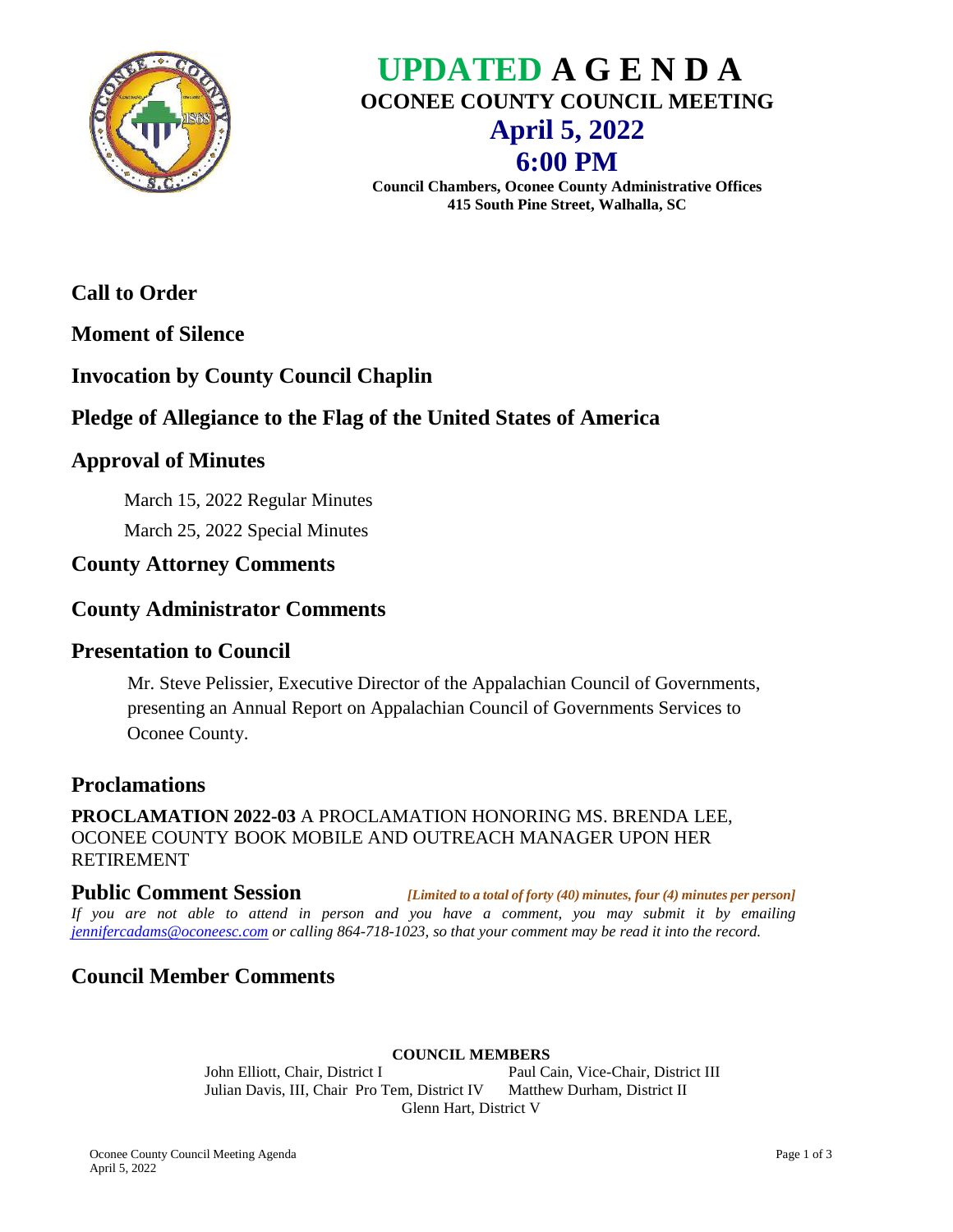*[None scheduled for this meeting.]*

#### **Second Reading of the Following Ordinances**

**ORDINANCE 2022-09** AN ORDINANCE AMENDING CHAPTER 32, ARTICLE V OF THE OCONEE COUNTY CODE OF ORDINANCES GOVERNING GROUP RESIDENTIAL DEVELOPMENTS.

**ORDINANCE 2022-10** AN ORDINANCE AMENDING CHAPTER 40, ARTICLE V, OF THE OCONEE COUNTY CODE OF ORDINANCES, ENTITLED "PROTECTION OF HISTORICAL MEMORIALS."

#### **First Reading of the Following Ordinances**

**ORDINANCE 2022-11** AN ORDINANCE AUTHORIZING THE RECONVEYANCE BY OCONEE COUNTY OF CERTAIN REAL PROPERTY PREVIOUSLY TRANSFERRED TO OCONEE COUNTY BY THE FOXWOOD HILLS PROPERTY OWNERS ASSOCIATION; AND OTHER MATTERS RELATED THERETO.

**ORDANANCE 2022-12** AN ORDINANCE TO SUPPLEMENT ORDINANCE 2022-07, WHICH APPROPRIATED AND AUTHORIZED THE EXPENDITURE OF \$1,710,000 OF LOCAL FISCAL RECOVERY FUNDING RECEIVED UNDER THE AMERICAN RESCUE PLAN ACT OF 2021 ("ARPA") FOR PURPOSES OF PROVIDING PREMIUM PAY TO ELIGIBLE COUNTY EMPLOYEES, BY APPROPRIATING AN ADDITIONAL \$276,632, SO THAT THE PREMIUM PAY APPROPRIATION AND AUTHORIZATION FOR EXPENDITURE NOW TOTALS \$1,986,632; AND OTHER MATTERS RELATED THERETO.

### **First & Final Reading for the Following Resolutions**

*[None scheduled for this meeting.]*

### **Discussion Regarding Action Items**

Council consideration and approval of Escrow Funding in an amount not to exceed One Million Five Hundred Thousand dollars (\$1,500,000) to the Oconee Joint Regional Sewer Authority for funding required for construction of Sewer South Phase II.

#### **COUNCIL MEMBERS**

John Elliott, Chair, District I Paul Cain, Vice-Chair, District III Julian Davis, III, Chair Pro Tem, District IV Matthew Durham, District II Glenn Hart, District V